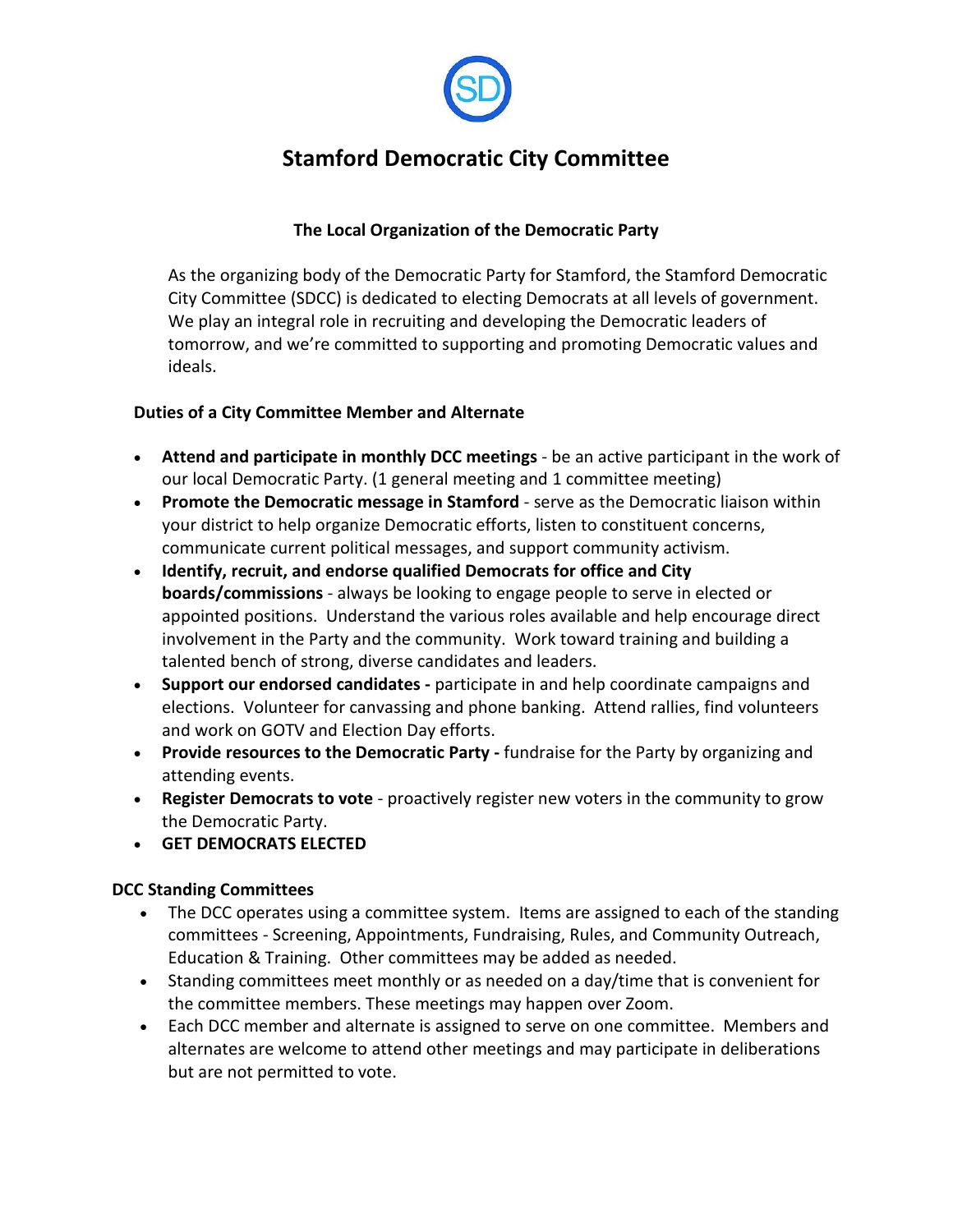## **Alternates**

The Democratic City Committee is composed of 20 alternates, 1 per DCC district. Alternates serve the same 2-year term as the regular DCC members.

## **Qualifications and Election of Alternates**

- Must be a registered Democrat for at least 1 year preceding their election
- Must be a resident of Stamford for at least 1 year preceding their election
- Reside in the district from which they are elected
- The two DCC Members nominate one alternate for their district. Alternates are voted onto the committee by a majority vote of the members.
- If after 3 months no alternate is nominated by the DCC members from that district, anyone from the floor can nominate.

## **Role of the Alternate**

- Alternates may always participate in discussion at DCC meetings, and they serve on standing committees.
- Alternates may vote at general DCC meetings if they are seated by the Chair to fill in for an absent member.
- If the member in their same district is not present at a general meeting, the alternate is seated in their place unless the member appoints a proxy. If an alternate is not needed to fill in for their own district, they may be seated in place of absent members in other districts.